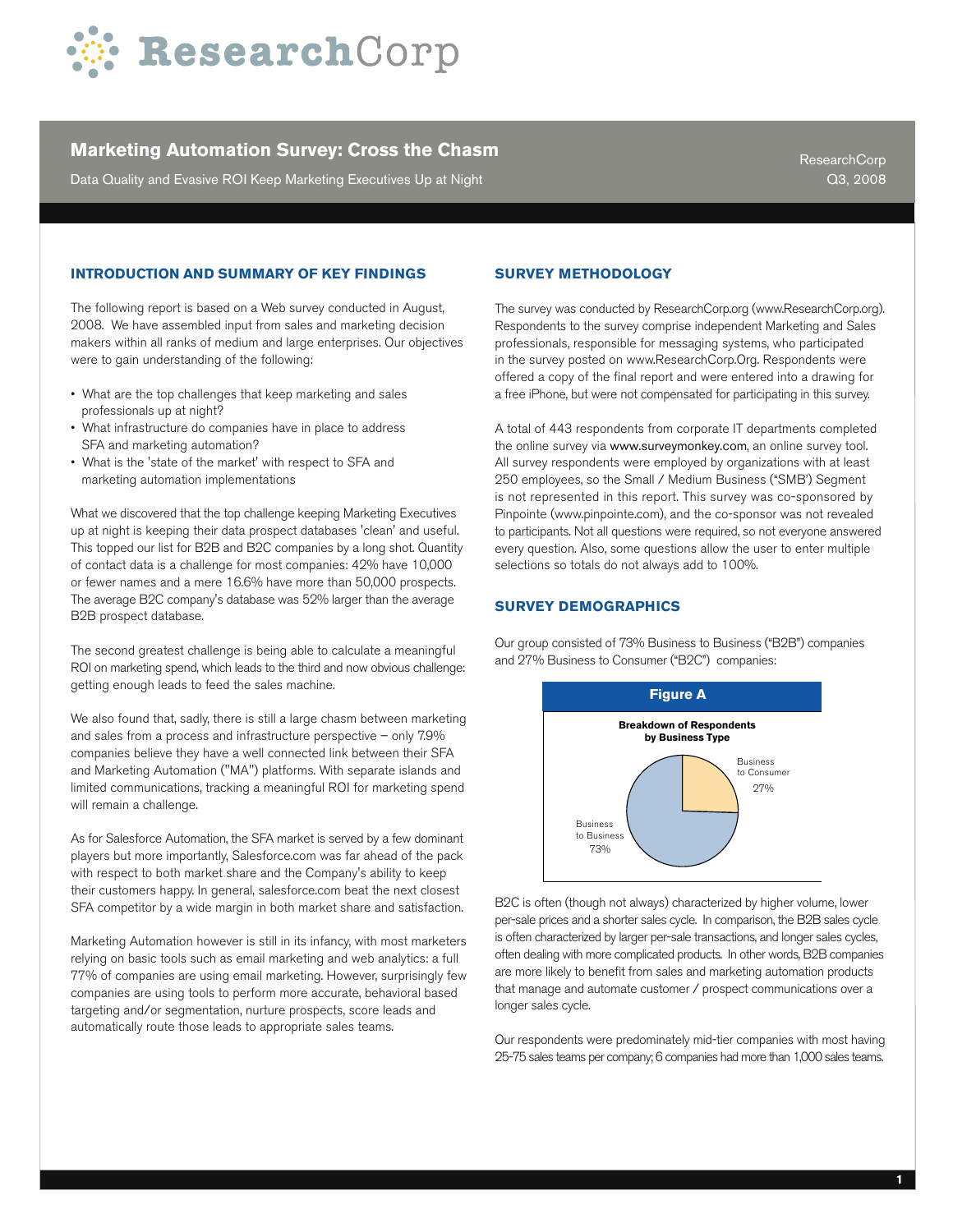

Data Quality and Evasive ROI Keep Marketing Executives Up at Night

ResearchCorp Q3, 2008

## **Top Sales Force Automation ("SFA") Products**

65% of B2C companies are not using a sales force automation product like salesforce.com, and a full 41% of all companies (including B2B and B2C companies) who participated in our survey are not using a SFA solution – this is higher than we expected.

Of the companies that are using an SFA solution, salesforce.com was our clear winner with a full 40% of the market, far outdistancing vendors Oracle/Siebel and Microsoft. We split Oracle/Siebel into 'Web based' and 'non-web based', so Oracle/Siebel combined were in 21% of our surveyed companies. The 'others' category was only 7% and includes PeopleSoft, SAP, Infor and others. We should point out that these results are based on the number of companies who have deployed a given SFA system, and does factor the total number of seats. See **Figure B**.



We asked our participants to rate their corporate commitment to using their SFA implementation. From our experiences, we have found that companies that have a culture where the SFA (and/or marketing automation) solution and workflow is supported from the CEO downward, are more likely to achieve positive ROI and benefits from their SFA/MA solution. In other words, having the CEO 'on board' with sales and marketing automation is the top way to ensure the implementation will be successful. Of those companies who have an SFA system in place, 32% are committed from the CEO down. On the other side of the coin however, a full 38% of those who have implemented an SFA system presently are displeased with their implementation, or are still not getting optimal benefit.

The results for B2B and B2C companies (including those who have not yet implemented a system) are summarized in **Figure C**.



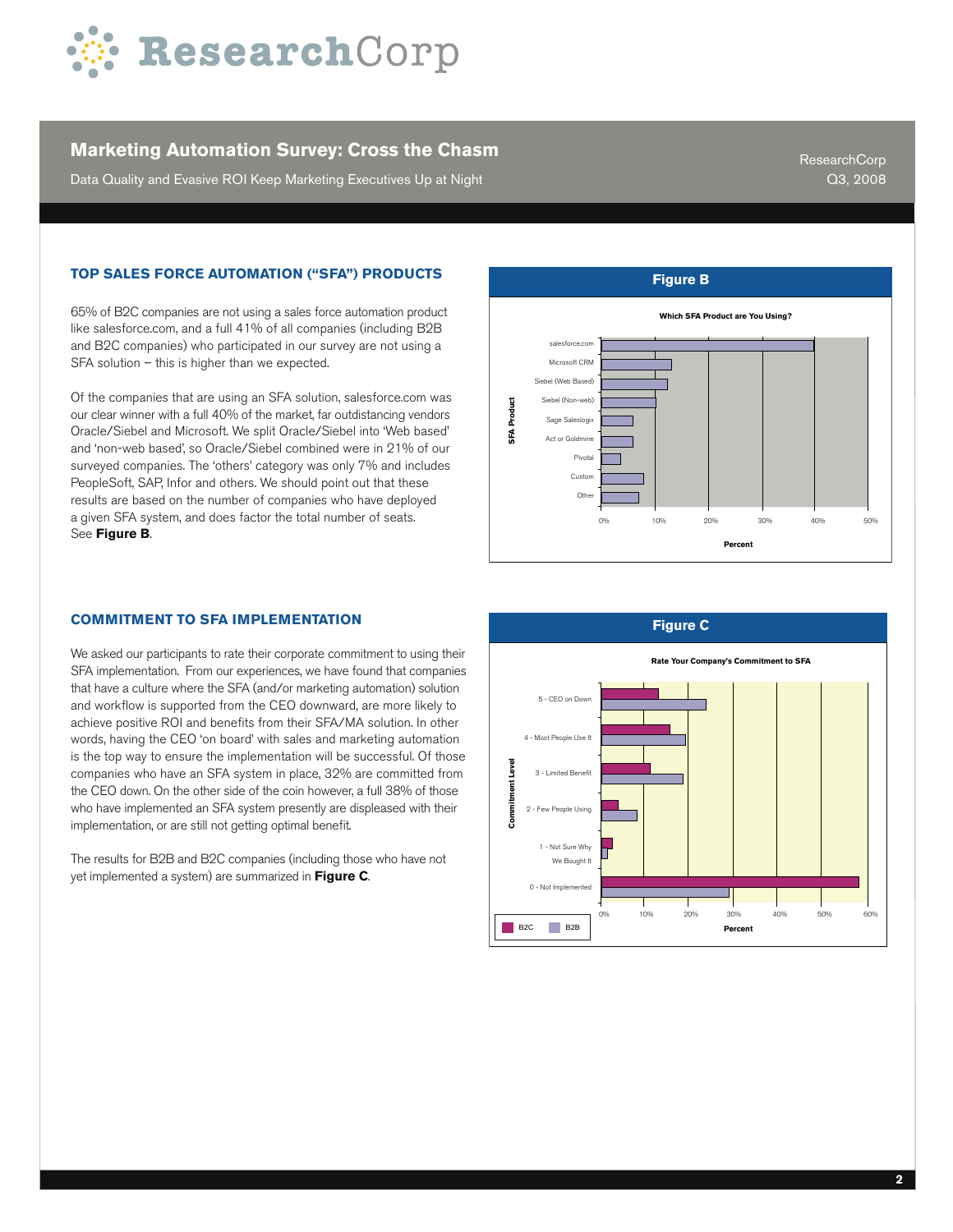

Data Quality and Evasive ROI Keep Marketing Executives Up at Night

ResearchCorp Q3, 2008

## **Salesforce.com Customers are Happy Campers**

We looked at only the companies who had implemented a SFA system (that is, rated their company's commitment to SFA with a score of 1 or above), and sliced the results by vendor implementation. Here, the results were surprising.

Although key analyst firms give highest marks to Siebel/Oracle for their completeness of vision and ability to execute, our survey participants indicate that Salesforce.com is far ahead of Oracle/Siebel with respect to understanding their Customers' needs and keeping customers happy. When coupled with their 40% market penetration (within our survey respondents), Salesforce.com is the clear SFA system of choice. Whereas Oracle/Siebel received a score of only 3.36 (somewhere between "limited benefits" and "most people use the system"), Salesforce.com received an overall score of 4.11, indicating clearly that Salesforce.com customers are culturally committed to using Salesforce.com. For comparison, when we tallied all respondents who had implemented a SFA system, the overall score was 3.27 (i.e., just a notch above a rating of "seeing limited benefit"). See **Figure D**.

#### **Email Automation Market Fragmented**

More than 3 of 4 companies are using Email marketing. Unlike the SFA market, where only a handful of vendors dominate, we found the email marketing space to be fragmented, with many vendors mentioned. (The 'other's category, which accounted for 21% of our respondents who are doing email marketing, includes 10 vendors). This leads us to believe that either there is an opportunity for vendor consolidation and/or there is limited differentiation between email marketing vendors. We also noted that 17% of our respondents who are doing email marketing are using an in-house solution and a full 21% are not automating the email marketing process at all.

As with our SFA survey - our respondents consisted of primarily mid-tier Enterprises with 250 or more employees, so vendors who have penetrated the Small/Medium Business ("SMB") Segment, such as Constant Contact, were not as prominent in our survey audience. See **Figure E**.



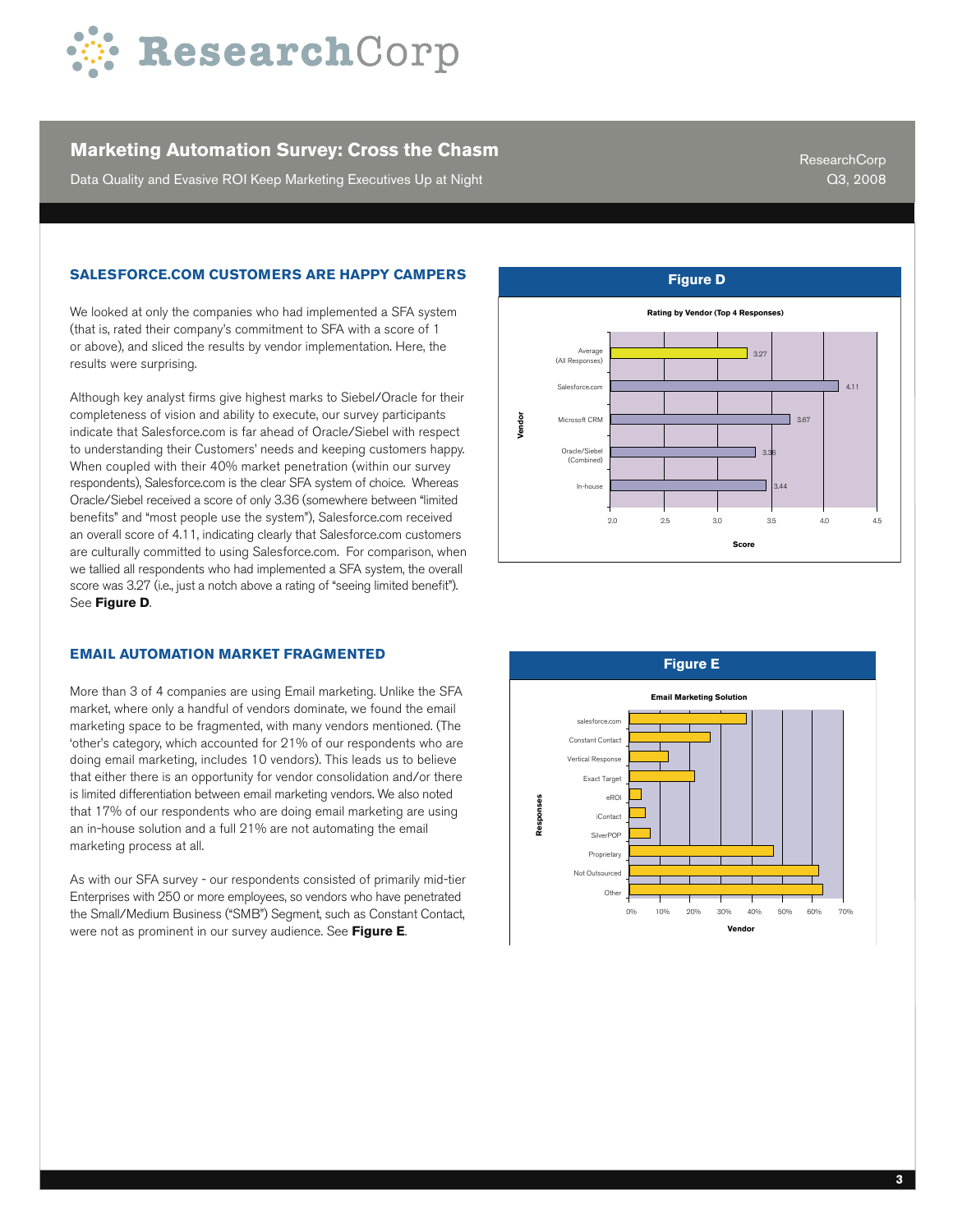

Data Quality and Evasive ROI Keep Marketing Executives Up at Night

ResearchCorp Q3, 2008

#### **Marketing Automation in its Infancy**

We asked our respondents which marketing automation platform they are using, if any. A full 57% of respondents are either not yet using a marketing solution at all or are doing limited email marketing. 17% are using an in-house developed solution and 10% are using the marketing features of salesforce.com to track campaigns.

When viewed from a different perspective, only 16% (or about 1 in 7 of our respondents) indicated that they have implemented a specific vendor solution, which overall means that the marketing automation market is still in its infancy with a lot of upside growth opportunity when vendors add sufficient functionality. See **Figure F**.

#### **Marketing Automation: 72% Cannot Track ROI**

We asked our audience which marketing automation processes they have in place today, with a focus on sales enablement / lead generation processes vs. product management related processes (we're saving that for a future survey). Multiple answers were permitted.

We compared the results of our B2B vs. B2C companies and found that, for the most part, both B2B and B2C reported similar usage with the exception of lead routing and lead scoring: B2B companies are almost 3x more likely to use lead scoring and lead routing.

But surprisingly, only 28% of our respondents are calculating and tracking their ROI on campaigns – leaving a full 72% stabbing in the dark with respect to calculating marketing results. We believe that this is due to the limitations in current solutions, limited integration of sales and marketing processes which are required in order to perform closed loop analysis and finally, limited understanding of meaningful and consistent metrics to use to measure campaign effectiveness.

In summary, sophisticated marketing automation remains in its infancy, with companies focusing mostly on the basics: email marketing, website analytics with very few companies taking advantage of behavioral data, such as website sessions and survey responses and lead scoring and routing. See **Figure G**.



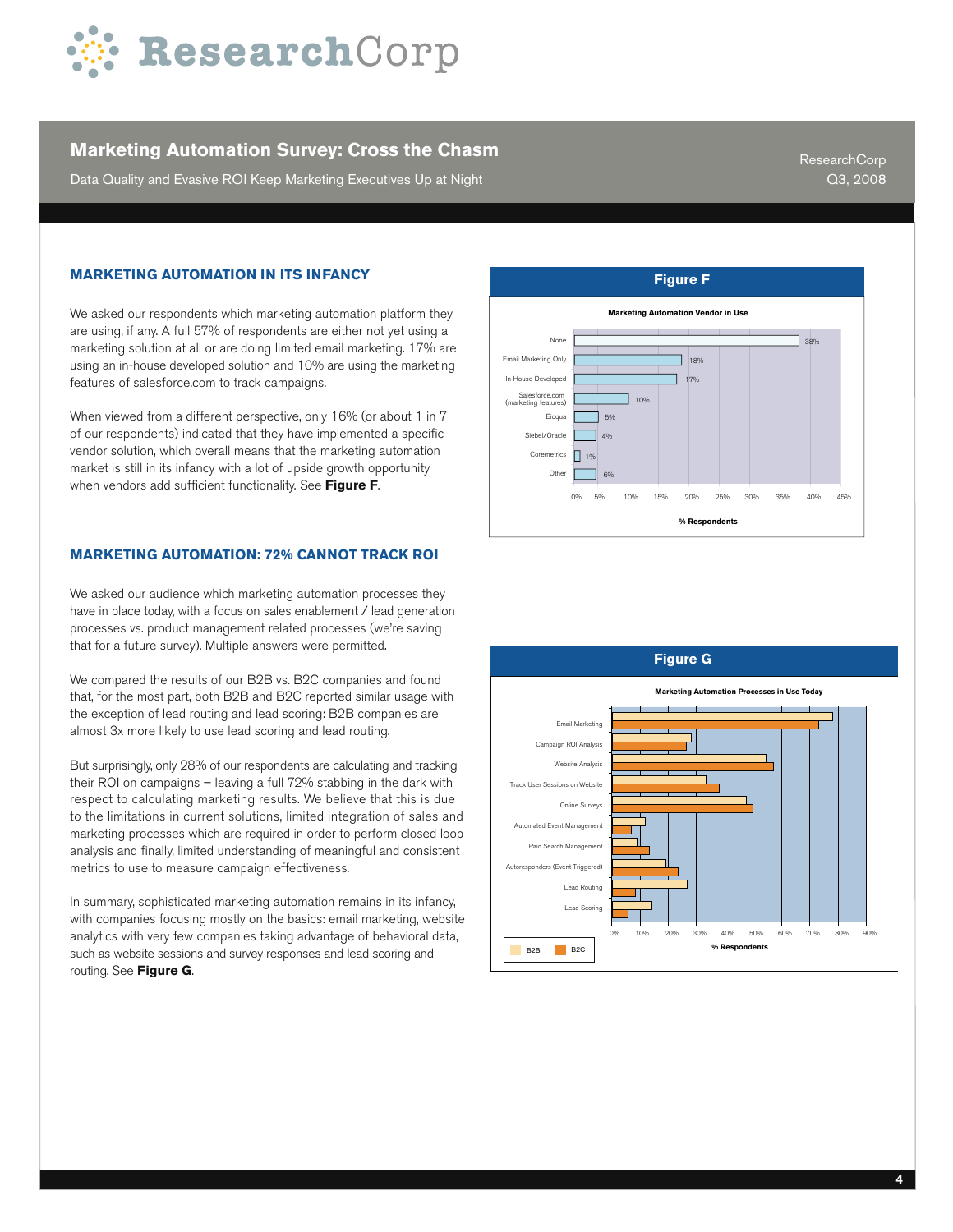

Data Quality and Evasive ROI Keep Marketing Executives Up at Night

ResearchCorp Q3, 2008

#### **SFA / Marketing Integration: Not Crossing the Chasm**

We asked our respondents whether their marketing or email platform is integrated with their SFA platform to share prospects between the solutions, and track ROI results in a closed loop fashion. A mere 7.9% of respondents have a completely integrated SFA and Marketing Automation solution and 1 in 4 (27%) have at best, some level of integration. This emphasizes the challenge that many companies still face: sales and marketing remain separate islands in most companies.



This poses a great challenge for marketers - crossing the 'sales/marketing chasm'. Without tight integration, it is extremely difficult for marketers to perform closed-loop analysis and calculate meaningful ROI on their outbound marketing efforts. This can be exacerbated by not having a top-down, CEO-led culture of endorsing SFA and marketing automation best practices.

**EXECUTE: WE AVERAGE ABOUT 8% RESPONDED rate, by taking a longer term approach and offering prospects product education and useful Information vs. just sending newsletters and/or offers "**

> – Brandon Kent TDG (telemarkcorp)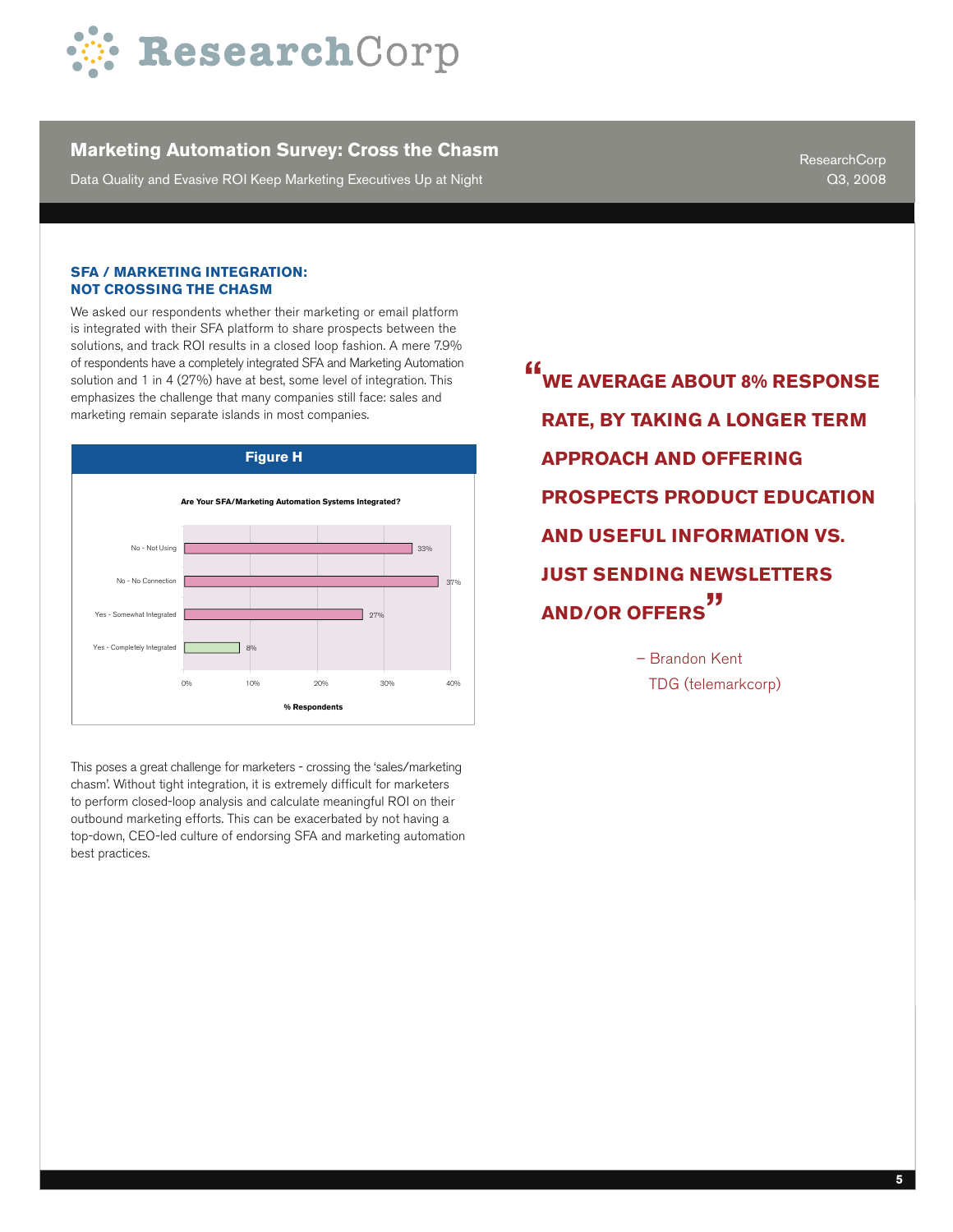

Data Quality and Evasive ROI Keep Marketing Executives Up at Night

ResearchCorp Q3, 2008

#### **Poor Data, Lack of ROI Visibility Are Top Marketing Challenges in '08**

We asked our marketers about their top challenges - effectively "what keeps you up at night?" Three answers stood out across the board above and beyond all others: keeping the growing database of prospects 'clean' and updated, calculating meaningful ROI and finally, getting enough quality leads to keep the sales machine properly fueled. See **Figure I**.

#### **Effectiveness of Marketing Programs**

We asked our respondents "In your experience, how effective are each of the following marketing program techniques?" Responses were rated on a scale from 1 (Least Effective to 5 (Most Effective) with a score of '0' for N/A. We then separated the responses for our B2B and B2C companies and tallied the weighted scores, which are displayed in **Figure J**.

For both B2C and B2B companies, good old face to face still tops the charts with 'Company Events' earning the top overall score. Public relations, email marketing and search optimization rounding out the top overall responses. However when comparing our B2B responses with our B2C respondents, we saw a wide difference of opinion on efficiency of several program types.

Traditional webinars and whitepapers ranked high for B2B but were at the bottom of the heap for B2C companies – not a big surprise since most consumers don't read 10 page whitepapers or sit through webinars to make a decision on a consumer oriented product or service.

However, 'Community building', which ranked at the top of our B2C companies, ranked second to last in efficiency for B2B companies – just a notch above blogging. In other words, the 'social networking craze' has not yet caught up to B2B businesses. We believe this is mostly due to the fact that B2B customer / prospect bases are often several orders of magnitude smaller than B2C target audiences and as a result, it is difficult to achieve enough 'critical mass' of interested B2B participants to create a meaningful community. This should change as the twenty-somethings who have grown up with social networking tools, move further up the decision food chain within the Enterprise.



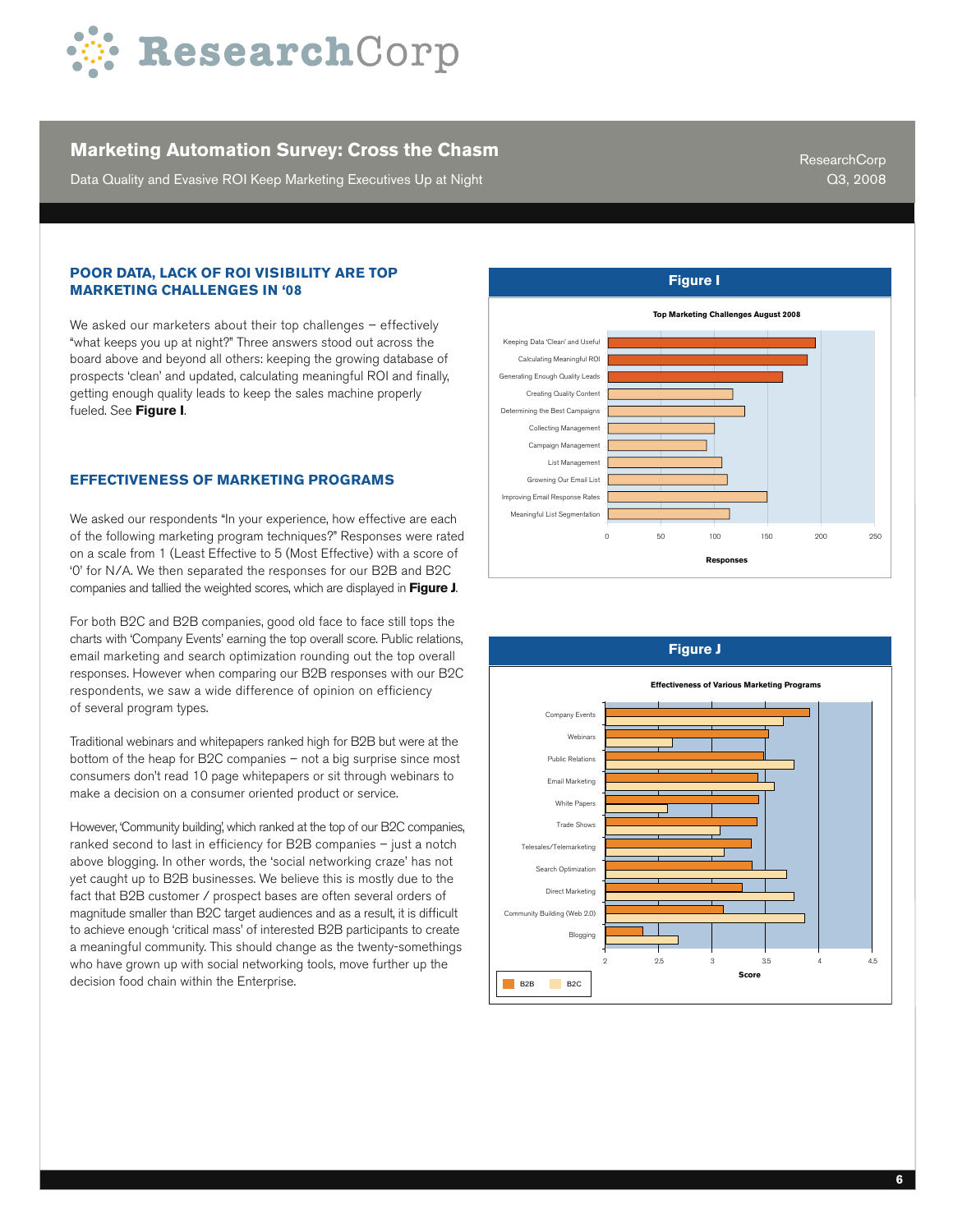

Data Quality and Evasive ROI Keep Marketing Executives Up at Night

ResearchCorp Q3, 2008

#### **Final conclusions**

In spite of continued pressure for sales and marketing teams to deliver increasing results on tighter budgets, companies are not fully utilizing marketing automation tools. We believe there are 2 reasons for this. First, current tools are either a) complex, cumbersome and expensive, or b) underpowered – lacking the functionality required to automate processes and help marketers determine meaningful ROI's. Second, as our report clearly uncovers, there is still a chasm between sales and marketing automation systems – making a true closed loop system with trackable metrics and results, nearly impossible.

We also believe marketing dept is in same situation as the IT department: being forced to accomplish and deliver more with less budget and lower headcount.

**WE LIFTED CONVERSIONS BY 210% " BY PUTTING THE MAIN OFFER (FREE-TRIAL) ABOVE THE FOLD [PRIOR TO A HEADER GRAPHIC, SO IT IS VISIBLE IN OUTLOOK'S PREVIEW PANE] AND IN TEXT. EVEN WITH IMAGES OFF, THE READER IS ABLE TO TAKE AN ACTION. "**

> – Drew Miller **Questia**